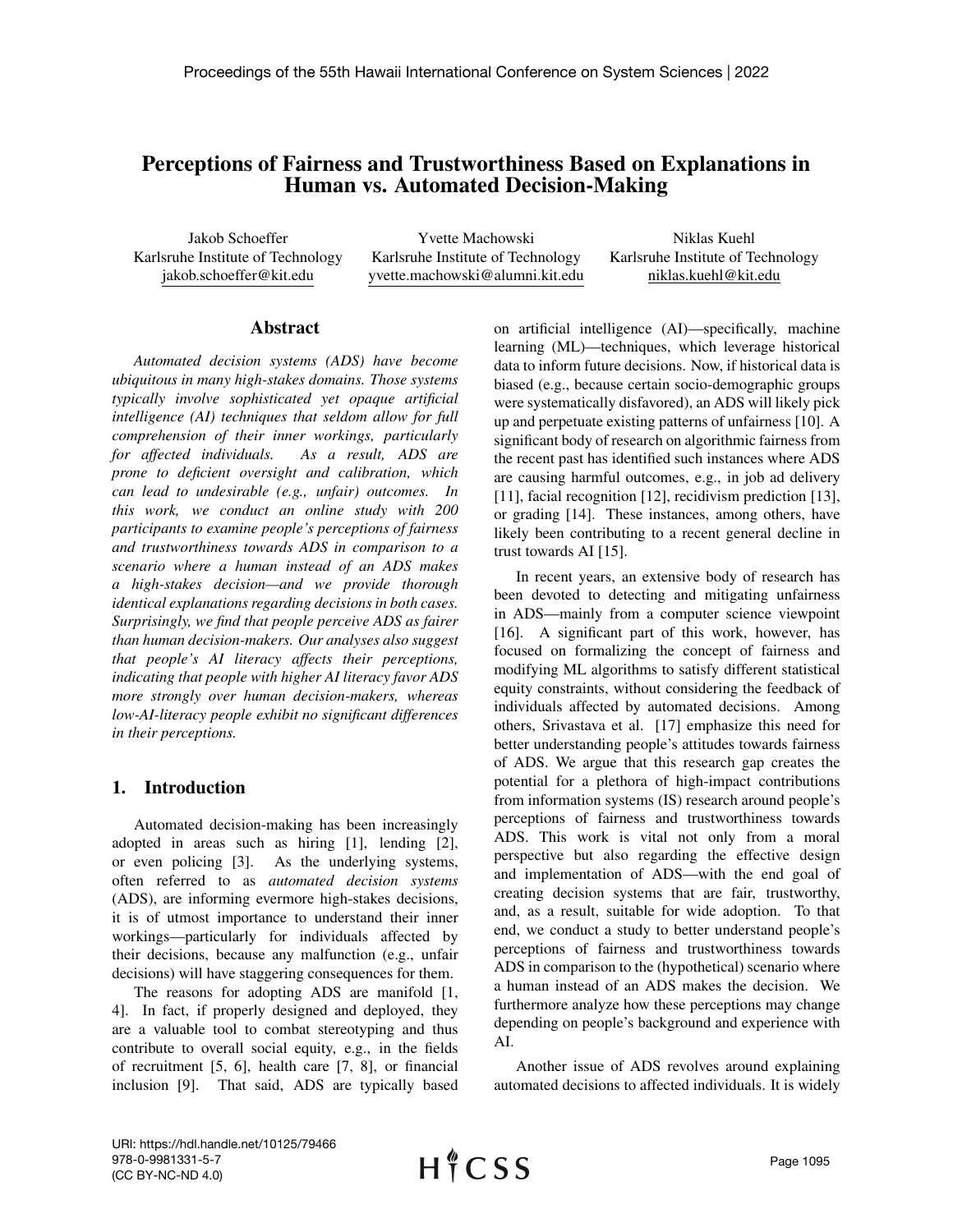understood that opaque (i.e., black box) ML models do not allow for meaningful interpretations as to how or why certain outcomes were arrived at [18, 19]. Prior research has also shown that explanations can be an effective tool for more transparent decision-making [20, 21]. Therefore, in this work, we provide study participants with thorough explanations regarding decisions—identical for both the case of the ADS and the human decision-maker. The context of our study is lending, which is a common high-stakes application of ADS [22].

## 2. Background and related work

Harris and Davenport [4] define *automated decision systems* (ADS) as systems that aim to minimize human involvement in decision-making processes. In many cases, ADS have the potential to make more consistent decisions than humans [5, 6, 7, 8, 9]. Such systems are popular in several industries, such as banking [2, 4] or hiring [1, 5, 6, 23]—and they are emerging in new areas as well, e.g., in health care [7, 8]. With their increasing adoption in different high-stakes areas, it is vital to ensure that ADS reach fair and transparent decisions. However, there have been multiple cases in the recent past where algorithms made discriminatory decisions, e.g., based on people's gender or race [3, 12, 13]. Additionally, the underlying ML models are increasingly considered black boxes, making their interpretation challenging [18].

### 2.1. Explainable AI

Despite being a popular topic of current research, *explainable AI* (XAI) is a natural consequence of designing AI-based ADS and, as such, has been around at least since the 1980s [24]. Its importance, however, keeps rising as increasingly sophisticated (and opaque) AI techniques are used to inform evermore high-stakes decisions.

Explanations can be distinguished along different dimensions. Adadi and Berrada [21], e.g., differentiate between model-specific and model-agnostic explanations. *Model-agnostic explanations* refer to methods that are not bound to a single type of ML model and are therefore more generalizable—which is why we employ them in this work. Examples of the model-agnostic (example-based) explanation style, which provide information people can potentially act upon, are counterfactual explanations [25]. In brief, counterfactual explanations provide people with information regarding the minimum changes that would lead to an alternative (generally the desirable) decision. Meske et al. [20], among others, discuss different

types of explanations relevant to the IS community, particularly model-agnostic explanations. They argue that explainability is essential for evaluating automated systems. People affected by an automated decision may be particularly interested in explanations to assess the fairness or trustworthiness of the associated ADS. Other popular model-agnostic explanation styles include the provision of the relevant features used by an ML model or (permutation) feature importance [26]—both of which we employ in this work since they could be plausibly provided by both human and automated decision-makers (i.e., ADS). We refer to, e.g., Adadi and Berrada [21] or Goebel et al. [27] for more in-depth literature on the topic of XAI.

### 2.2. Perceptions of fairness and trustworthiness regarding ADS

A relatively new line of research, primarily in AI and human-computer interaction (HCI), has started focusing on perceptions of fairness and trustworthiness in automated decision-making. Binns et al. [28] and Dodge et al. [29], e.g., compare fairness perceptions in ADS for distinct explanation styles. Their works suggest differences in effectiveness of individual explanation styles—however, they also note that there does not seem to be a single best approach to explaining automated decisions. Lee [30] compares perceptions of fairness and trustworthiness depending on whether the decision-maker is a person or an algorithm in the context of algorithmic management, involving tasks like work scheduling or evaluation. Their findings suggest that, among others, people perceive automated decisions as less fair and trustworthy for tasks that require typical human skills. Lee and Baykal [31] explore how algorithmic decisions are perceived in comparison to group-made decisions. An interesting finding by Lee et al. [32] suggests that fairness perceptions decline for some people when gaining an understanding of an algorithm if their personal fairness concepts differ from those of the algorithm. Regarding trustworthiness, Kizilcec [33], e.g., concludes that it is essential to provide the right amount of transparency for optimal trust effects. We generally believe that this line of research would benefit significantly from novel contribution of IS scholars.

### 2.3. Human vs. automated decisions

People encounter algorithms and automation in different settings. Therefore, it is essential to understand how this automation makes people feel and to infer the social force of algorithms. While engineers tend to show optimism in the ability of ADS to trace and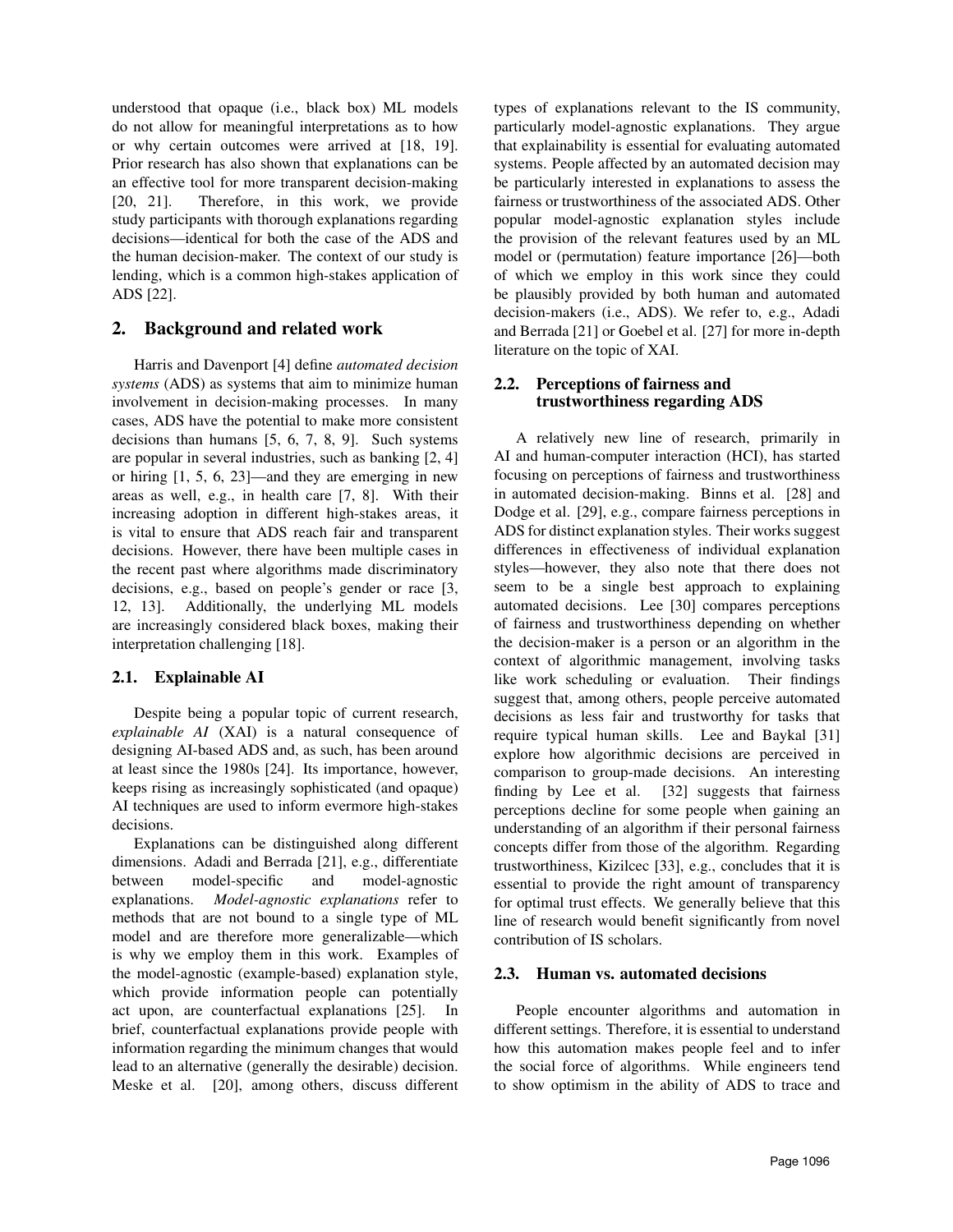mitigate human biases and stereotypes, laypeople are often worried about AI taking over [34]. However, Castelo et al. [35] found that in case of perceived objective decisions, people favor automated advice, and for subjective decisions they prefer human advice. This is similar to the findings by Lee [30]. Yet, according to the study by Castelo et al. [35], the perceived objectivity of a task can be altered; thus trustworthiness of and reliance on an automated decision can be increased. Perhaps less surprisingly, Kramer et al. [36] found that people's preference for human or AI-based decisions also depends on their prior experiences with ADS.

A major issue with ADS is that people are often unaware of their existence. Eslami et al. [37], e.g., uncovered people's ignorance towards the algorithm behind Facebook's news feed. More than half of the participants in their study were unaware of the algorithm's manipulations, and some responded with anger and dissatisfaction. This unawareness—apart from negative experiences [12, 14], among others—might be part of the reason why many people have such a profound aversion against algorithms [15, 38]. Increasing people's awareness of ADS, e.g., by proactively disclosing the nature of the decision-maker, and considering their perceptions of these systems, may help raise acceptance in situations where ADS can make better (e.g., fairer) decisions than humans.

### 2.4. Our contribution

We aim to complement prior research (e.g., [28, 29, 30, 31, 32, 33, 35, 36]) to better understand people's perceptions of fairness and trustworthiness towards ADS vs. human decision-makers in high-stakes settings. Specifically, our goal is to add novel insights in the following ways: First, we integrate different model-agnostic explanations and provide them to study participants to enable them to assess the decision-making procedures. This contrasts with most existing work, which have typically employed distinct individual explanation styles only. Second, we provide identical model-agnostic explanations to study participants for both the case of ADS and the human decision-maker to not bias the collected responses. Third, we examine how perceptions may change for people with high vs. low AI literacy [39]. To the best of our knowledge, the combination of the previous aspects has not been examined before. Fourth, we consider the provider-customer context of lending, which differentiates our work from, e.g., Lee [30], who has analyzed the perceptions of human vs. automated decisions in algorithmic management. Finally, we aim to bring (back) to the IS community pressing relevant issues of societal relevance, which have experienced seminal contributions mostly from other communities, such as computer science and HCI.

## 3. Research hypotheses

Drawing on Chan [40], *informational fairness* is about "people's expectation that they should receive adequate information on and explanation of the process and its outcomes." In accordance with Bélanger et al. [41], we define *trustworthiness* as the perception of confidence in the reliability and integrity of the ADS. People often tend to avoid algorithms and prefer a human decision-maker over an automated one, even in situations where the algorithm outperforms the person. This phenomenon is called *algorithm aversion* [38]. Based on this theory, as well as recent developments regarding a decline in trust towards AI [15], we formulate our first two hypotheses, which conjecture higher perceptions of informational fairness and trustworthiness towards human decision-makers as compared to ADS:

- H1 People's perceptions of informational fairness are higher when they are told the decision-maker is a human as compared to an ADS.
- H2 People's perceptions of trustworthiness are higher when they are told the decision-maker is a human as compared to an ADS.

Experts of a certain type of decision procedure may have different attitudes towards a decision that touches on their area of expertise than laypeople. Wang et al. [42], e.g., found a significant effect of general computer literacy on fairness evaluations in automated decision-making. In the work at hand, we measure a construct that applies more directly to our context: We measure people's *AI literacy*, i.e., their "set of competencies that enables individuals to critically evaluate AI technologies; communicate and collaborate effectively with AI; and use AI as a tool online, at home, and in the workplace" [39]. We are interested in whether differences in people's AI literacy change their perceptions of informational fairness and trustworthiness towards human vs. automated decision-makers. Thus, we formulate the following additional hypotheses:

- H3 People's AI literacy moderates the effect of the nature of the decision-maker (human vs. ADS) on people's perceptions of informational fairness.
- H4 People's AI literacy moderates the effect of the nature of the decision-maker (human vs. ADS) on people's perceptions of trustworthiness.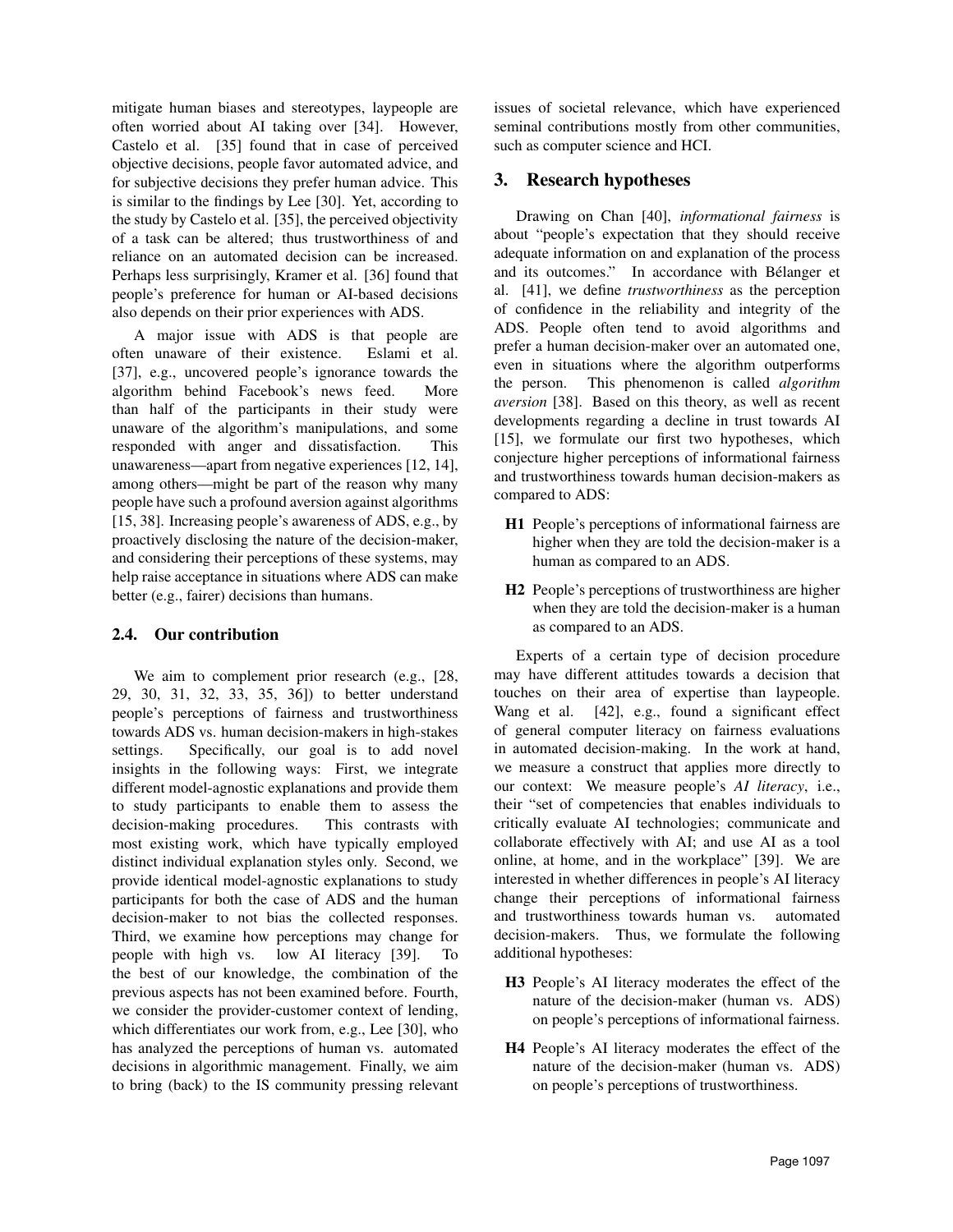### 4. Methodology

We evaluate our hypotheses in the context of lending—an example of a provider-customer encounter. Specifically, we confront study participants with situations where a person was denied a loan. We argue that this is a common context that affects many people at some point in life. According to, e.g., Atico [22], this is also an area where ADS are commonly employed for high-stakes decision-making.

#### 4.1. Study design

Overall setup We choose a between-subject design with the following conditions: First, we reveal to study participants some basic information about the lending company—similarly to the study setup introduced in our earlier work [43]. We then explain that the company rejected a given individual's loan application. Afterwards, we randomly allocate study participants to one of two conditions: 50% of participants are provided the information that an ADS made the decision, and the other 50% are told that the decision-maker was a human being. We then provide identical explanations regarding a decision to study participants in either condition, the exact specifications of which will be derived and explained in more detail shortly. Finally, we measure perceptions of informational fairness (INFF) and trustworthiness (TRST) through multiple measurement items, drawn (and partially adapted) from previous studies (INFF: Colquitt et al. [44]; TRST: Carter and Bélanger [45], Chiu et al. [46], Lee [30]). Additionally, we measure AI literacy (AILIT) of study participants, with items partially derived from Long and Magerko [39] as well as Wilkinson et al. [47].

Data and ADS We design and implement a functional ADS for our study—similarly to earlier work by the authors [43]. The ADS consists of an ML model that predicts loan approval on unseen data and can output different explanations. For training our model, we utilize a publicly available dataset<sup>1</sup> on home loan application decisions, which has been used in multiple data science competitions on the platform Kaggle.<sup>2</sup> The dataset at hand consists of 614 labeled (loan Y/N) observations. It includes the following features: *applicant income, co-applicant income, credit history, dependents, education, gender, loan amount, loan amount term, marital status, property area,*

*self-employment*. Note that comparable data—reflecting a given finance company's circumstances and approval criteria—might, in practice, be used to train ADS [48]. After removing data points with missing values, we are left with 480 observations, 332 of which (69.2%) involve the positive label (Y) and 148 (30.8%) the negative label (N). As it is common in ML-based applications, we use 70% of the dataset to train our ADS and use the remaining 30% as a holdout set for the experiment. As groundwork for the design of our ADS, after encoding and scaling the features, we train a random forest classifier [26]. The classifier is then able to predict the (unseen) held-out labels—which it achieves with an out-of-bag accuracy of 80.1%. We use this classifier as a basis for the scenarios and explanations that participants are confronted with.

Explanations Recall that 50% of study participants are assigned the *ADS* condition and 50% the *human* condition. Both conditions are provided with identical explanations regarding the decisions—the only difference is that study participants in the ADS condition are told that the ADS provides the explanatory information. In contrast, participants in the human condition are told that a company representative (i.e., a human) provides this information.

We now explain in more detail the provided explanations. As noted earlier, we employ only model-agnostic explanations [21] in a way that they could plausibly be provided by humans and ADS alike. First, we disclose all *features* (applicant income, co-applicant income, etc., as mentioned earlier), including corresponding values (e.g., *applicant income: \$3,069 per month*) for an observation (i.e., an applicant) from the holdout set whom our ADS denied the loan. We refer to such an observation as a *setting*. In our study, we employ different settings to ensure generalizability.

We also explain to study participants the *importance* of these features in the decision-making process. For that, we compute permutation feature importances [26] from our model and obtain the following hierarchy, ordered from most to least important: *credit history* > *loan amount* > *applicant income* > *co-applicant income* > *property area* > *marital status* > *dependents* > *education* > *loan amount term* > *self-employment* > *gender*. Note that feature importance is a global explanation style, meaning that this ordered list will be identical for any setting (i.e., applicant).

For each setting, we finally provide three *counterfactual* scenarios where one actionable feature each is minimally altered such that our model predicts a loan approval instead of a rejection (e.g., *the individual would have been granted the loan if, everything else*

<sup>1</sup>https://www.kaggle.com/altruistdelhite04/

loan-prediction-problem-dataset (last accessed: August

<sup>24, 2021)</sup>

 $2$ Kaggle is the world's largest data science community (https: //www.kaggle.com/)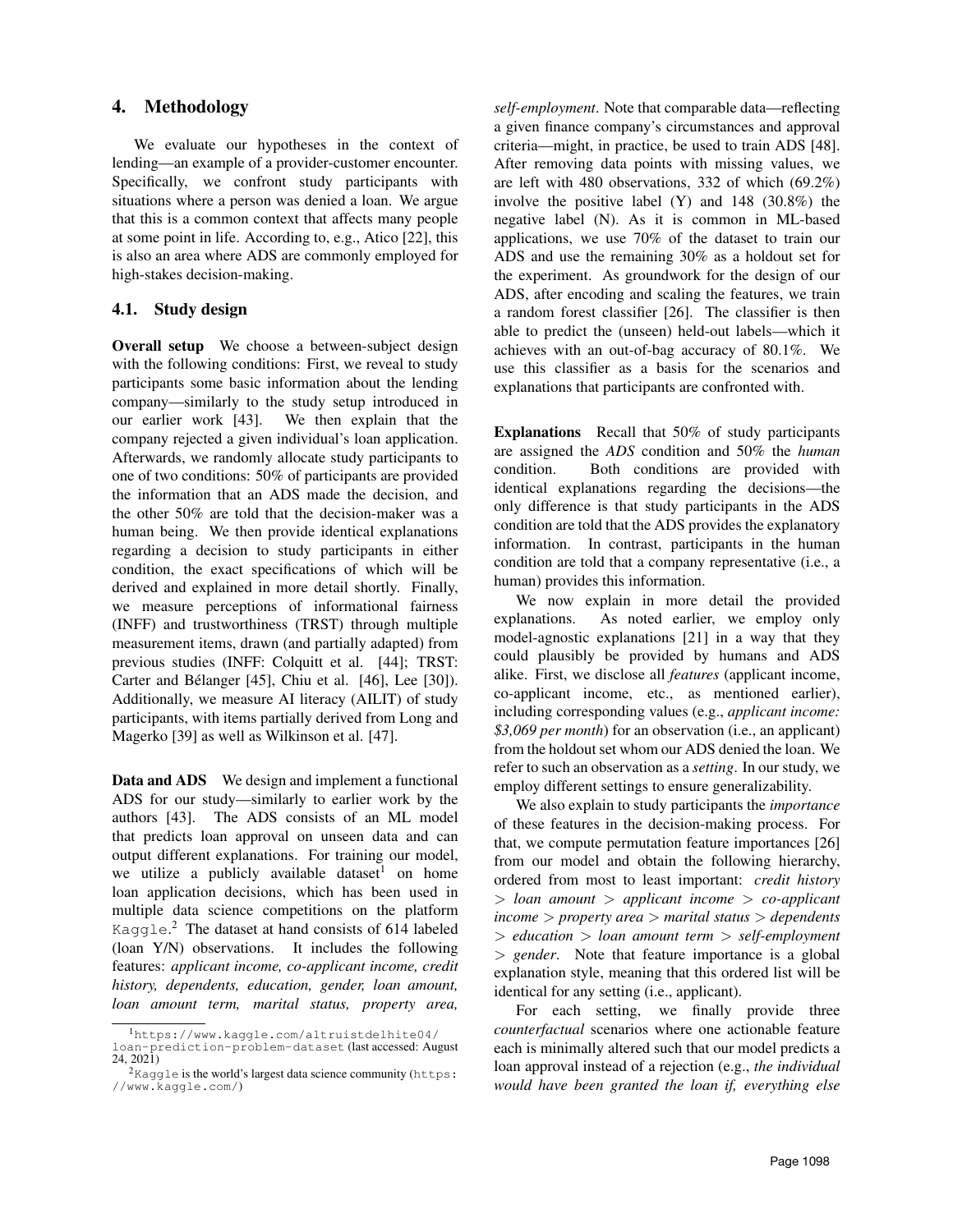*unchanged, the co-applicant income had been at least \$800 per month*). To ascertain which of the features are actionable—in a sense that people can (hypothetically) act on them to increase their chances of being granted a loan—we conducted an online survey with 20 quantitative and qualitative researchers. According to this survey, the top-5 actionable features are *loan amount, loan amount term, property area, applicant income, co-applicant income*. We finally provide counterfactual explanations for a random subset of three of these features per setting.

### 4.2. Data collection

We conducted a between-subjects online study to test our hypotheses. Participants for this study were recruited via  $\text{Product}^3$  [49] and randomly assigned to either the human decision scenario or the ADS decision scenario. Every participant was provided with two questionnaires associated with two different settings. In each questionnaire, we asked participants to rate their agreement with multiple statements per construct on 5-point Likert scales [50]. A score of 1 corresponds to "strongly disagree" and a score of 5 to "strongly agree". To be able to understand participants' quantitative responses better, we included multiple open-ended questions as well. We had to eliminate 4 of the 200 collected responses due to failure to pass an attention check—therefore, we analyzed 196 responses. Among our participants, 62% were male, 36% female, and the remaining 2% referred to themselves as non-binary or did not disclose their gender at all; 42% were students, 29% employed full-time, 11% employed part-time, 7% self-employed, 10% unemployed, and 1% chose not to disclose their profession. The average age of participants was 26.4 years.

## 5. Quantitative and qualitative results

Before conducting our tests, we assess the validity and reliability of our latent constructs (INFF, TRST, AILIT), each of which is measured through multiple items. We note that average variance extracted (AVE) is above or equal to the recommended threshold of 0.5 for INFF and TRST, while the AVE of AILIT is 0.39. According to Fornell and Larcker [51], if the AVE value of a construct is low, its convergent validity can still be sufficient if composite reliability (CR) is above 0.6. The CR of all our three constructs, INFF (0.83), TRST (0.94), and AILIT (0.72) is, in fact, above the

threshold of 0.7, which is recommended by Barclay et al. [52]. Therefore, our convergent validity is sufficient for AILIT as well. Values for Cronbach's alpha (CA) are larger than the recommended threshold of 0.7 for our three constructs, indicating good reliability [53]. Validity and reliability measures are summarized in Table 1.

### 5.1. Comparison of perceptions

We conduct two Mann-Whitney U tests [54] to examine the differences in perceptions between ADS and human decision-makers. The Mann-Whitney U test for informational fairness is statistically significant  $(p = 0.017)$ , suggesting a significant difference between participants' perceptions of informational fairness. Comparing the means of perceptions of informational fairness for both conditions reveals that the ADS condition  $(M = 3.68)$  is perceived to be significantly fairer than the human condition  $(M = 3.47)$ . For perceptions of trustworthiness, however, there is no significant difference between the conditions ( $p =$ 0.113). Hence, neither H1 nor H2 are supported by our analyses. In fact, H1 is reversely supported, eventually suggesting that for our study setup, informational fairness perceptions tend to be *higher towards the ADS* compared to the human decision-maker. Based on qualitative responses from study participants, we conjecture that this might be due to the perceived absence of emotions and subjectivity in automation. Other potential reasons for this based on qualitative feedback are given in Section 5.2. Note that this finding seems contradictory to some prior works' results (e.g., Castelo et al. [35]), which raises doubts about the generalizability of such findings beyond specific domains.

Interestingly, when considering people's AI literacy, these results change. For this analysis, we split our data into two (approximately equal-sized) sub-samples along the median value of AI literacy. We refer to one sample as *high AI literacy* participants and the other as *low AI literacy* participants. We then conduct separate Mann-Whitney U tests for the two sub-samples. Participants with high AI literacy perceive the ADS as significantly more informationally fair ( $p = 0.021$ ) and more trustworthy  $(p = 0.042)$  than the human decision-maker. For participants with low AI literacy, we do not find a significant difference for perceptions of informational fairness ( $p = 0.312$ ) or trustworthiness  $(p = 0.995)$  between the human and the ADS condition. Hence, we conclude that AI literacy has a moderating effect, which supports H3 and H4. As stated in Section 3, we expected the moderating effect of AI

<sup>3</sup>Prolific is an online platform for recruiting high-quality research participants.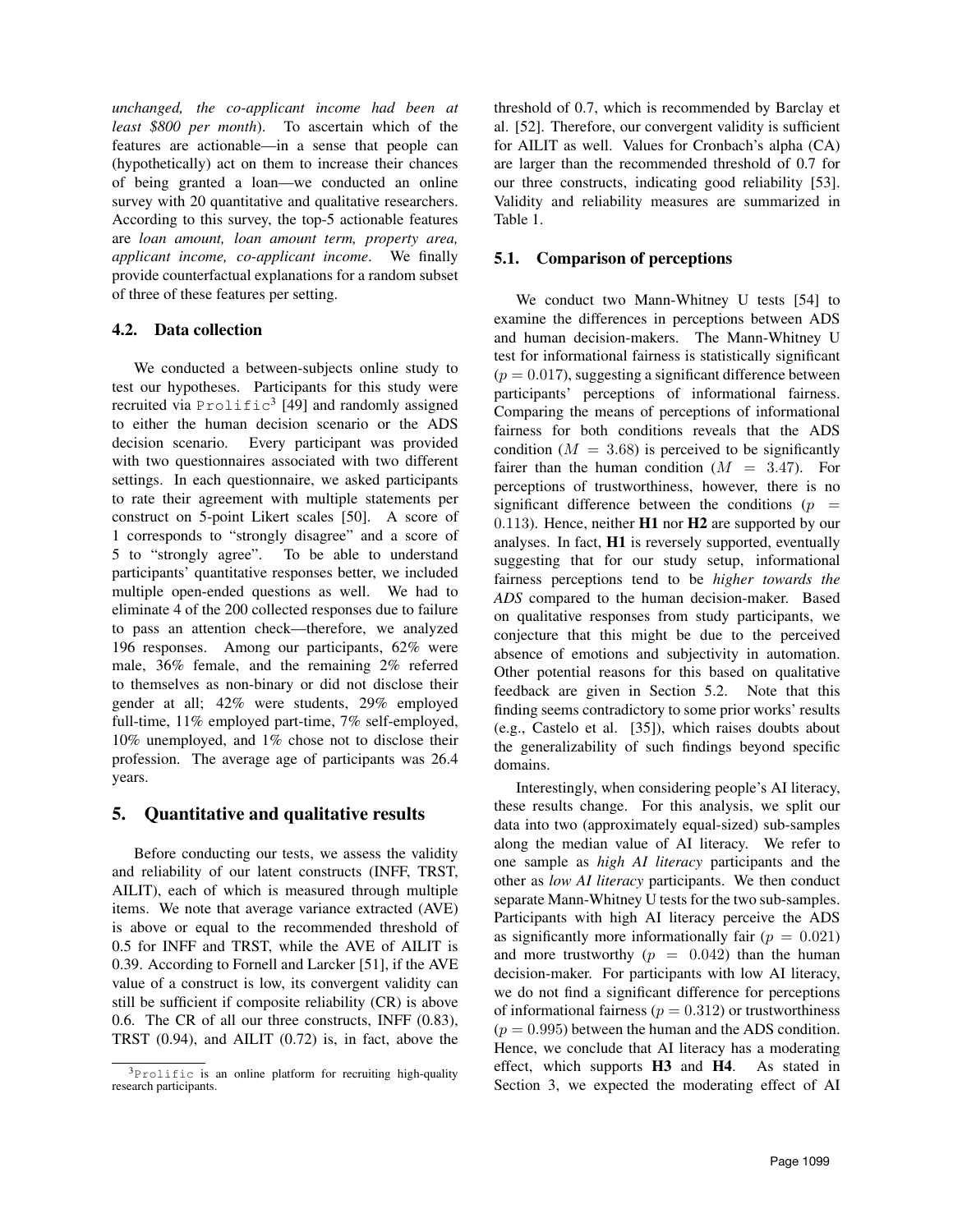Table 1. Correlations and measurement information for latent factors.

| <b>Factor</b>                                 | M |  |  |  |                               |  | SD CA CR AVE INFF TRST AILIT |     |
|-----------------------------------------------|---|--|--|--|-------------------------------|--|------------------------------|-----|
| INFF 3.57 0.62 0.83 0.83 0.50 1.00            |   |  |  |  |                               |  |                              |     |
| <b>TRST</b>                                   |   |  |  |  | 3.45 0.72 0.94 0.94 0.72 0.69 |  | 1.00                         |     |
| AILIT 2.87 0.61 0.71 0.72 0.39 0.30           |   |  |  |  |                               |  | 0.27                         | 100 |
| Notes: $M = Mean$ ; $SD = Standard deviation$ |   |  |  |  |                               |  |                              |     |

literacy. However, the finding that people with high AI literacy tend to perceive ADS as both fairer and more trustworthy than human decision-makers is not obvious to us. On the one hand, we might think that people with high AI literacy understand such systems better and are thus less skeptical; on the other hand, it might well be the case that the same type of people are more aware of the shortcomings of ADS (e.g., [3, 12, 13]).

#### 5.2. Qualitative insights based on open-ended questions

We also collected unstructured textual data based on open-ended questions embedded in our questionnaires. An in-depth analysis reveals that many study participants are convinced that automation is precisely the reason why decisions are fair ("Automated system is fair by design"). They perceive the ADS as fair because, in their opinion, its decisions are objective: "it [the ADS] states the criteria and follows [them], there is no room for subjectivity and the data is used to make an objective decision." This is likely one of the reasons why our hypotheses H1 and H2 are not supported. While some participants allude to underlying issues of automated decisions ("AI can be programmed to be unfair" and "I do not believe an Automated Decision System can replace a human. We can't expect it to not make mistakes"), most view the ADS as fair because the system is "purely looking at numbers [therefore] its [*sic*] completely fair." Finally, one person points out that the situation "is fair because the consumer knows that he has been judged using an algorithm."

On the other hand, an interesting comment states that "[t]he decision may have been made by a machine, but someone decided to program it that way," which raises questions around accountability of ADS. Some issues are equally criticized in the human and the ADS condition: "I don't think it is fair to take education, gender or marital status into account," or "[s]ome factors are indifferent to the decision of the loan and are personal information." Even though overall the human condition is perceived as significantly less informationally fair than the ADS condition and people

believe the ADS "can help eliminate [...] bias," there are still participants who "hope bots wont [*sic*] have to decide crucial life decisions for [them]."

### 6. Conclusion and outlook

We conducted an online study with 200 participants to evaluate differences in people's perceptions of informational fairness and trustworthiness towards human vs. automated decision-making in the high-stakes context of lending. We provided thorough explanations to study participants, identical in both conditions (human and automated), to facilitate meaningful and unbiased responses. Our findings suggest that within the scope of our study setup—contrary to some prior work as well as our own hypothesis—automated decisions are perceived as more informationally fair than human-made decisions. In contrast, no significant differences were measured for trustworthiness in our case. Based on qualitative responses, it appears that people particularly appreciate the absence of subjectivity in ADS as well as their data-driven approach. Interestingly, our analyses also imply that people's AI literacy affects their perceptions, given the provided explanations. Specifically, we found that people with high AI literacy tend to perceive ADS as both fairer and more trustworthy than a human decision-maker, whereas no significant differences for either construct were detected for people with low AI literacy.

Based on our findings, we may conjecture that providing thorough explanations can enhance perceptions of fairness and trustworthiness towards ADS over human decision-makers—particularly for people with higher AI literacy. This hypothesis will have to be tested in follow-up work. However, we must be cognizant of the dangers of wrongful persuasion and automation biases, i.e., the tendency of people to over-rely on ADS—which might become a problem if too many (compelling) explanations about the inner workings of ADS are provided. Future work should also account for this by examining how perceptions change when the quality of the ADS changes for the worse (e.g., by making unfair decisions) [55]. Other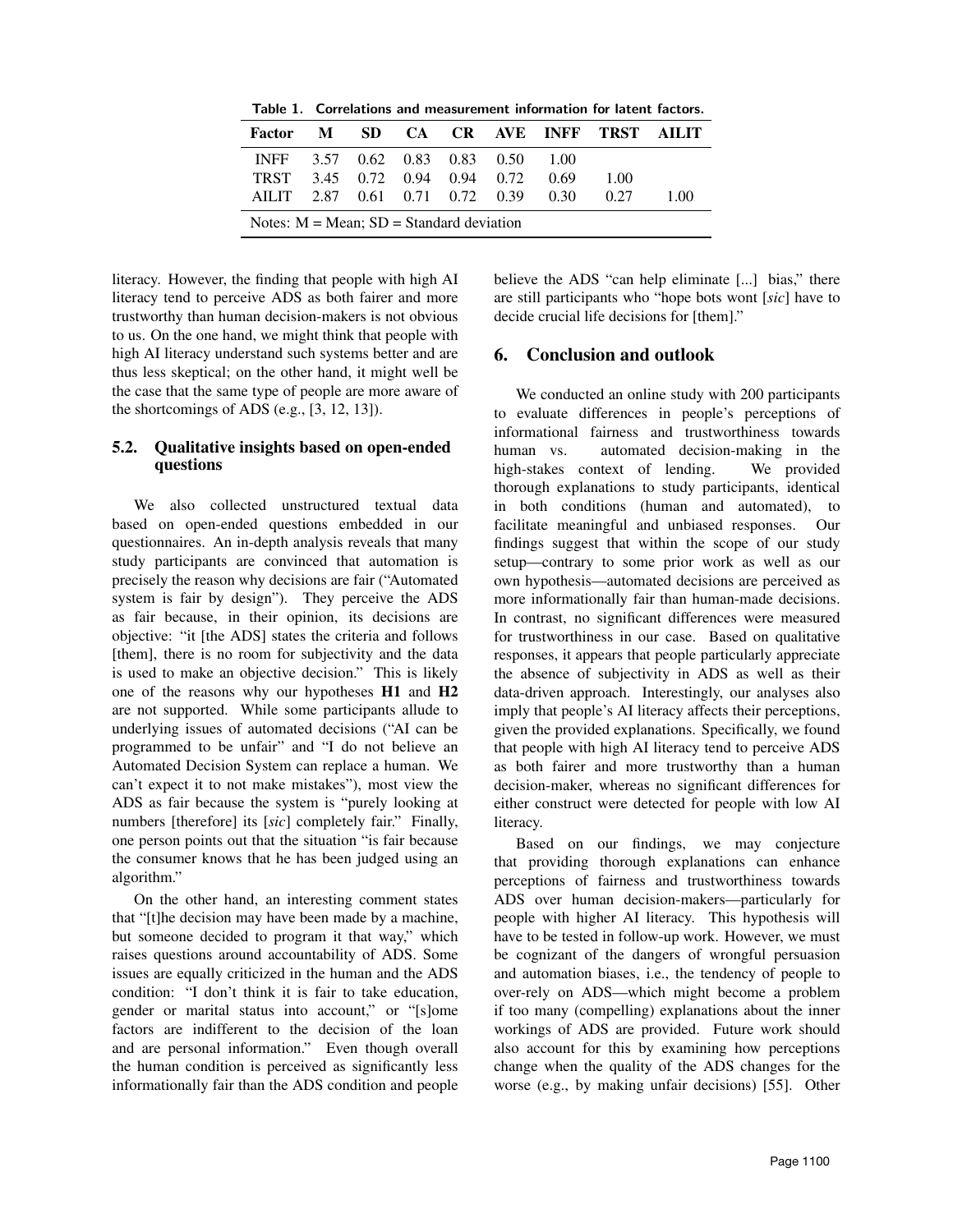natural extensions include the consideration of domains other than lending, as well as the adoption of different explanation styles. We hope that our work will stimulate multifaceted future research on this topic of utmost societal relevance.

#### References

- [1] N. R. Kuncel, D. M. Klieger, and D. S. Ones, "In hiring, algorithms beat instinct," *Harvard Business Review*, 2014.
- [2] S. Townson, "AI can make bank loans more fair," *Harvard Business Review*, 2020.
- [3] W. D. Heaven, "Predictive policing algorithms are racist. They need to be dismantled.," *MIT Technology Review*, 2020.
- [4] J. G. Harris and T. H. Davenport, "Automated decision making comes of age," *MIT Sloan Management Review*, vol. 46, no. 4, pp. 2–10, 2005.
- [5] A. Chalfin, O. Danieli, A. Hillis, Z. Jelveh, M. Luca, J. Ludwig, and S. Mullainathan, "Productivity and selection of human capital with machine learning," *American Economic Review*, vol. 106, no. 5, pp. 124–127, 2016.
- [6] S. Koivunen, T. Olsson, E. Olshannikova, and A. Lindberg, "Understanding decision-making in recruitment: Opportunities and challenges for information technology," *Proceedings of the ACM on Human-Computer Interaction*, vol. 3, no. GROUP, pp. 1–22, 2019.
- [7] T. Grote and P. Berens, "On the ethics of algorithmic decision-making in healthcare," *Journal of Medical Ethics*, vol. 46, no. 3, pp. 205–211, 2020.
- [8] S. Triberti, I. Durosini, and G. Pravettoni, "A "Third Wheel" effect in health decision making involving<br>artificial entities: A psychological perspective," A psychological perspective," *Frontiers in Public Health*, vol. 8, 2020.
- [9] B. Lepri, J. Staiano, D. Sangokoya, E. Letouzé, and N. Oliver, "The tyranny of data? The bright and dark sides of data-driven decision-making for social good," in *Transparent Data Mining for Big and Small Data*, pp. 3–24, Springer, 2017.
- [10] S. Feuerriegel, M. Dolata, and G. Schwabe, "Fair AI: Challenges and Opportunities," *Business & Information Systems Engineering*, vol. 62, pp. 379–384, 2020.
- [11] B. Imana, A. Korolova, and J. Heidemann, "Auditing for discrimination in algorithms delivering job ads," in *WWW*, 2021.
- [12] J. Buolamwini and T. Gebru, "Gender shades: Intersectional accuracy disparities in commercial gender classification," in *FAccT*, pp. 77–91, 2018.
- [13] J. Angwin, J. Larson, S. Mattu, and L. Kirchner, "Machine bias," *ProPublica*, 2016.
- [14] A. Satariano, "British grading debacle shows pitfalls of automating government," *The New York Times*, 2020.
- [15] Edelman, "Edelman Trust Barometer 2021," 2021.
- [16] S. Barocas, M. Hardt, and A. Narayanan, "Fairness and machine learning," 2018.
- [17] M. Srivastava, H. Heidari, and A. Krause, "Mathematical notions vs. human perception of fairness: A descriptive approach to fairness for machine learning," in *KDD*, pp. 2459–2468, 2019.
- [18] J. Wanner, L.-V. Herm, and C. Janiesch, "How much is the black box? The value of explainability in machine learning models," *ECIS*, pp. 1–14, 2020.
- [19] F. Peters, L. Pumplun, and P. Buxmann, "Opening the black box: Consumer's willingness to pay for transparency of intelligent systems," *ECIS*, 2020.
- [20] C. Meske, E. Bunde, J. Schneider, and M. Gersch, "Explainable artificial intelligence: Objectives, stakeholders, and future research opportunities," *Information Systems Management*, pp. 1–11, 2020.
- [21] A. Adadi and M. Berrada, "Peeking inside the black-box: A survey on explainable artificial intelligence (XAI)," *IEEE Access*, vol. 6, pp. 52138–52160, 2018.
- [22] Atico, "Automated credit decisioning for enhanced efficiency," 2021.
- [23] D. Carey and M. Smith, "How companies are using simulations, competitions, and analytics to hire, *Harvard Business Review*, 2016.
- [24] C. Lewis and R. Mack, "The role of abduction in learning to use a computer system," 1982.
- [25] C. Fernandez, F. Provost, and X. Han, "Counterfactual explanations for data-driven decisions," *ICIS*, 2019.
- [26] L. Breiman, "Random forests," *Machine Learning*, 2001.
- [27] R. Goebel, A. Chander, K. Holzinger, F. Lecue, Z. Akata, and Others, "Explainable AI: The new 42?," in *CD-MAKE*, pp. 295–303, 2018.
- [28] R. Binns, M. Van Kleek, M. Veale, U. Lyngs, J. Zhao, and Others, "It's reducing a human being to a percentage; Perceptions of justice in algorithmic decisions," in *CHI*, pp. 1–14, 2018.
- [29] J. Dodge, Q. V. Liao, Y. Zhang, R. K. E. Bellamy, and C. Dugan, "Explaining models: An empirical study of how explanations impact fairness judgment," in *IUI*, pp. 275–285, 2019.
- [30] M. K. Lee, "Understanding perception of algorithmic decisions: Fairness, trust, and emotion in response to algorithmic management," *Big Data & Society*, vol. 5, no. 1, pp. 1–16, 2018.
- [31] M. K. Lee and S. Baykal, "Algorithmic mediation in group decisions: Fairness perceptions of algorithmically mediated vs. discussion-based social division," in *CSCW*, pp. 1035–1048, 2017.
- [32] M. K. Lee, A. Jain, H. J. Cha, S. Ojha, and D. Kusbit, "Procedural justice in algorithmic fairness: Leveraging transparency and outcome control for fair algorithmic mediation," *Proceedings of the ACM on Human-Computer Interaction*, vol. 3, no. CSCW, pp. 182:1–182:26, 2019.
- [33] R. F. Kizilcec, "How much information? Effects of transparency on trust in an algorithmic interface," in *CHI*, pp. 2390–2395, 2016.
- [34] K. Crawford and R. Calo, "There is a blind spot in AI research," *Nature*, vol. 538, no. 7625, pp. 311–313, 2016.
- [35] N. Castelo, M. W. Bos, and D. R. Lehmann, "Task-dependent algorithm aversion," *Journal of Marketing Research*, vol. 56, no. 5, pp. 809–825, 2019.
- [36] M. F. Kramer, J. Schaich Borg, V. Conitzer, and W. Sinnott-Armstrong, "When do people want AI to make decisions?," in *AIES*, pp. 204–209, 2018.